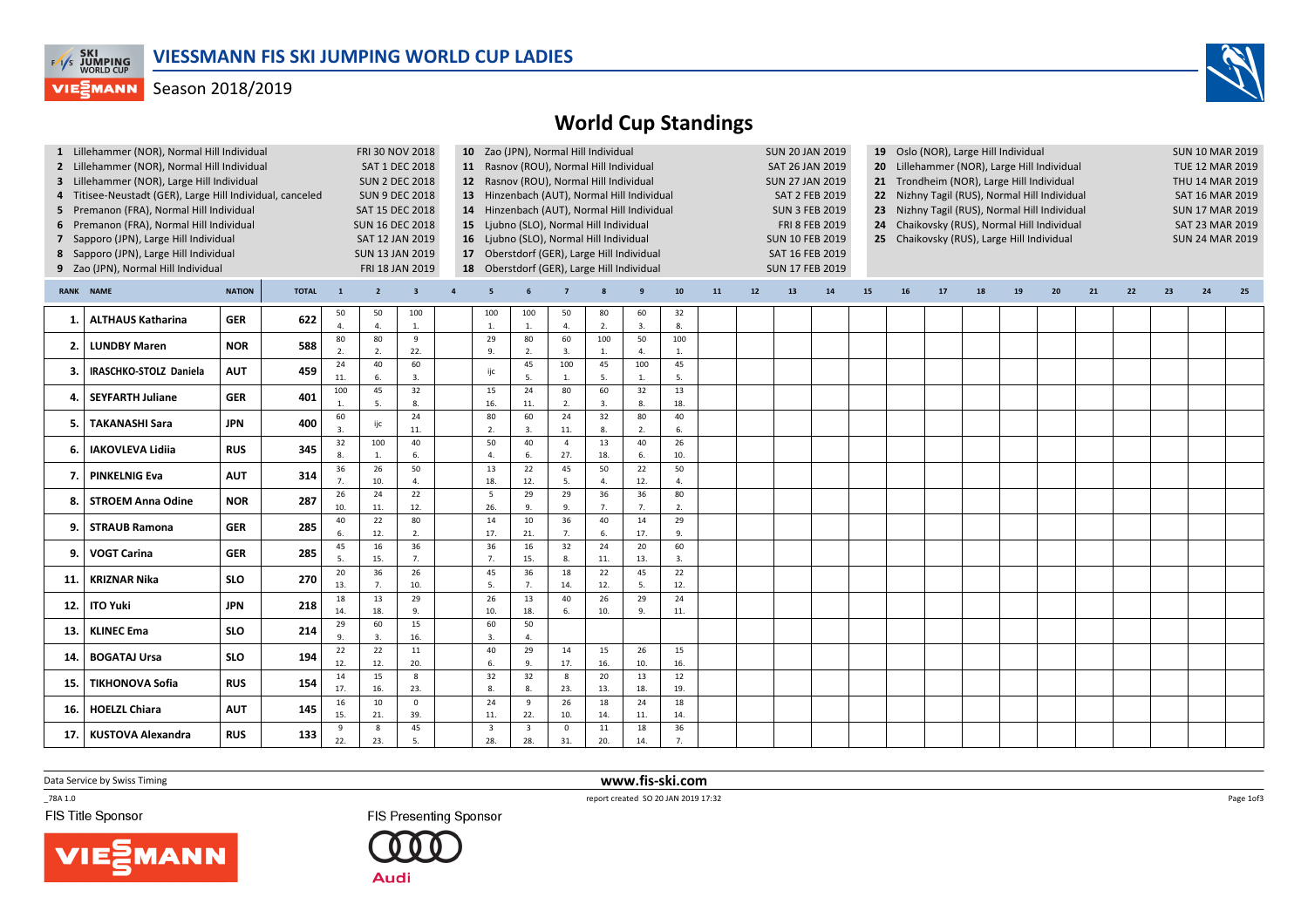

**VIESMANN** Season 2018/2019



|     | <b>RANK NAME</b>                  | <b>NATION</b> | <b>TOTAL</b> | $\mathbf{1}$                   | $\overline{2}$                 | $\overline{\mathbf{3}}$        | $\overline{4}$ | 5 <sub>5</sub>        | 6                     | $\overline{7}$        | 8                              | 9                     | ${\bf 10}$            | 11 | 12 | 13 | 14 | 15 | 16 | 17 | 18 | 19 | 20 | 21 | 22 | 23 | 24 | 25 |
|-----|-----------------------------------|---------------|--------------|--------------------------------|--------------------------------|--------------------------------|----------------|-----------------------|-----------------------|-----------------------|--------------------------------|-----------------------|-----------------------|----|----|----|----|----|----|----|----|----|----|----|----|----|----|----|
| 18. | <b>OPSETH Silje</b>               | <b>NOR</b>    | 110          | $\mathbf 0$<br>38.             | 29<br>9.                       | 16<br>15.                      |                | 9<br>22.              | 12<br>19.             | 13<br>18.             | 12<br>19.                      | 8<br>23.              | 11<br>20.             |    |    |    |    |    |    |    |    |    |    |    |    |    |    |    |
| 19. | <b>RUNGGALDIER Elena</b>          | <b>ITA</b>    | 93           | 13<br>18.                      | $\overline{\mathbf{3}}$<br>28. | 10<br>21.                      |                | $\mathsf 0$<br>37.    | $\circ$<br>38.        | 22<br>12.             | 29<br>9.                       | $\overline{0}$<br>31. | 16<br>15.             |    |    |    |    |    |    |    |    |    |    |    |    |    |    |    |
| 20. | SETO Yuka                         | <b>JPN</b>    | 90           | nqc                            | 32<br>8.                       | 1<br>30.                       |                | $\mathbf 0$<br>33.    | 5<br>26.              | 20<br>13.             | nqc                            | 12<br>19.             | 20<br>13.             |    |    |    |    |    |    |    |    |    |    |    |    |    |    |    |
| 21. | <b>MALSINER Lara</b>              | <b>ITA</b>    | 87           | 15                             | 18                             | ngc                            |                | 20                    | 22                    | $\overline{2}$        | 10                             |                       |                       |    |    |    |    |    |    |    |    |    |    |    |    |    |    |    |
| 22. | <b>IWABUCHI Kaori</b>             | <b>JPN</b>    | 86           | 16.<br>12                      | 14.<br>12                      | $\overline{2}$                 |                | 13.<br>12             | 12.<br>$\overline{4}$ | 29.<br>12             | 21.<br>$\overline{7}$          | 16                    | 9                     |    |    |    |    |    |    |    |    |    |    |    |    |    |    |    |
|     |                                   |               |              | 19.<br>$\overline{7}$          | 19.<br>$\overline{4}$          | 29.<br>$\mathbf 0$             |                | 19.<br>10             | 27.<br>18             | 19.<br>6              | 24.<br>16                      | 15.<br>9              | 22.<br>14             |    |    |    |    |    |    |    |    |    |    |    |    |    |    |    |
| 23. | <b>RUPPRECHT Anna</b>             | <b>GER</b>    | 84           | 24.                            | 27.                            | 33.                            |                | 21.                   | 14.                   | 25.                   | 15.                            | 22.                   | 17.                   |    |    |    |    |    |    |    |    |    |    |    |    |    |    |    |
| 24. | SEIFRIEDSBERGER Jacqueline        | <b>AUT</b>    | 81           | $\overline{2}$<br>29.          | $\mathbf 0$<br>38.             | 20<br>13.                      |                | 16<br>15.             | 14<br>17.             | 9<br>22.              | 6<br>25.                       | 10<br>21.             | $\overline{4}$<br>27. |    |    |    |    |    |    |    |    |    |    |    |    |    |    |    |
| 25. | MORAT Lucile                      | <b>FRA</b>    | 76           | 10<br>21.                      | 9<br>22.                       | 13<br>18.                      |                | 18<br>14.             | $\overline{7}$<br>24. | $\mathbf 0$<br>39.    | $\overline{\mathbf{3}}$<br>28. | 11<br>20.             | 5<br>26.              |    |    |    |    |    |    |    |    |    |    |    |    |    |    |    |
| 26. | <b>LEMARE Lea</b>                 | <b>FRA</b>    | 68           | 8                              | 11                             | 18                             |                | $\overline{2}$        | $\mathbf 0$           | $\overline{7}$        | 9                              | 6                     | $7\overline{ }$       |    |    |    |    |    |    |    |    |    |    |    |    |    |    |    |
|     |                                   |               |              | 23.<br>$\mathbf{1}$            | 20.                            | 14.<br>5                       |                | 29.<br>22             | 34.<br>15             | 24.<br>$\overline{1}$ | 22.<br>$\overline{4}$          | 25.<br>15             | 24.<br>$\mathsf{O}$   |    |    |    |    |    |    |    |    |    |    |    |    |    |    |    |
| 27. | <b>ROGELJ Spela</b>               | <b>SLO</b>    | 63           | 30.                            | nqc                            | 26.                            |                | 12.                   | 16.                   | 30.                   | 27.                            | 16.                   | 35.                   |    |    |    |    |    |    |    |    |    |    |    |    |    |    |    |
| 27. | MARUYAMA Nozomi                   | <b>JPN</b>    | 63           | nqc                            | $\overline{2}$<br>29.          | 6<br>25.                       |                | 8<br>23.              | 8<br>23.              | 16<br>15.             | 14<br>17.                      | $\overline{7}$<br>24. | $\overline{2}$<br>29. |    |    |    |    |    |    |    |    |    |    |    |    |    |    |    |
| 29. | <b>BRECL Jerneja</b>              | <b>SLO</b>    | 39           | $\circ$<br>31.                 | $\overline{7}$<br>24.          | 12<br>19.                      |                | $\mathbf 0$<br>35.    | nqc                   | 15<br>16.             | 5<br>26.                       |                       |                       |    |    |    |    |    |    |    |    |    |    |    |    |    |    |    |
| 30. | LI Xueyao                         | <b>CHN</b>    | 34           | $\overline{\mathbf{3}}$<br>28. | $\mathsf 0$<br>34.             | $\mathbf 0$<br>38.             |                | $\overline{7}$<br>24. | $\overline{7}$<br>24. | 11<br>20.             | 1<br>30.                       | 5<br>26.              | $\mathbf{0}$<br>37.   |    |    |    |    |    |    |    |    |    |    |    |    |    |    |    |
| 31. | KYKKAENEN Julia                   | <b>FIN</b>    | 28           | ijc                            | ngc                            | $\mathbf 0$                    |                | $\overline{4}$        | nqc                   | 10                    | $\overline{2}$                 | $\overline{4}$        | 8                     |    |    |    |    |    |    |    |    |    |    |    |    |    |    |    |
|     |                                   |               |              | 11                             | 5                              | 35.<br>$\mathbf 0$             |                | 27.                   | $\overline{2}$        | 21.<br>$\mathsf 0$    | 29.<br>8                       | 27.<br>$\mathbf 0$    | 23.<br>$\mathsf{O}$   |    |    |    |    |    |    |    |    |    |    |    |    |    |    |    |
| 32. | VTIC Maja                         | <b>SLO</b>    | 26           | 20.                            | 26.                            | 34.<br>$\overline{0}$          |                | ngc                   | 29.                   | 32.                   | 23.                            | 35.                   | 33.                   |    |    |    |    |    |    |    |    |    |    |    |    |    |    |    |
| 33. | <b>HARALAMBIE Daniela</b>         | ROU           | 25           | nqc                            | 14<br>17.                      | 31.                            |                | $\overline{0}$<br>31. | 11<br>20.             | $\mathbf 0$<br>40.    | $\mathbf 0$<br>35.             | $\mathbf 0$<br>38.    | $\mathsf{O}$<br>34.   |    |    |    |    |    |    |    |    |    |    |    |    |    |    |    |
| 34. | <b>HESSLER Pauline</b>            | <b>GER</b>    | 19           | 6<br>25.                       | 6<br>25.                       | $\overline{7}$<br>24.          |                | $\mathsf 0$<br>32.    | nqc                   | $\mathbf 0$<br>37.    | $\mathbf{0}$<br>31.            | $\mathbf 0$<br>33.    | $\mathsf{O}$<br>31.   |    |    |    |    |    |    |    |    |    |    |    |    |    |    |    |
| 35. | <b>BRAATEN Ingebjoerg Saglien</b> | <b>NOR</b>    | 18           | $\overline{4}$<br>27.          | $\mathbf 0$<br>31.             | 14<br>17.                      |                | ngc                   | nqc                   | nqc                   | nqc                            | $\mathbf{0}$<br>45.   | $\mathbf{0}$<br>41.   |    |    |    |    |    |    |    |    |    |    |    |    |    |    |    |
| 36. | <b>EDER Lisa</b>                  | <b>AUT</b>    | 12           |                                |                                |                                |                | 11                    | $\mathbf{1}$          |                       |                                |                       |                       |    |    |    |    |    |    |    |    |    |    |    |    |    |    |    |
| 36. | <b>ENGLUND Nita</b>               | <b>USA</b>    | $12$         | $\mathbf 0$                    | 1                              | nqc                            |                | 20.                   | 30.<br>$\circ$        | $\mathbf 0$           | $\overline{0}$                 | $\mathbf{1}$          | 10                    |    |    |    |    |    |    |    |    |    |    |    |    |    |    |    |
|     |                                   |               |              | 39.<br>5                       | 30.<br>$\mathbf 0$             |                                |                | nqc                   | 40.<br>$\mathbf 0$    | 38.<br>$\mathsf 0$    | 33.<br>$\mathbf{0}$            | 30.<br>$\mathbf{0}$   | 21.<br>6              |    |    |    |    |    |    |    |    |    |    |    |    |    |    |    |
| 38. | <b>AVOCAT GROS Oceane</b>         | <b>FRA</b>    | 11           | 26.                            | 32.                            | ngc                            |                | nqc                   | 33.                   | 35.                   | 37.                            | 37.                   | 25.                   |    |    |    |    |    |    |    |    |    |    |    |    |    |    |    |
| 39. | <b>CLAIR Julia</b>                | <b>FRA</b>    | 9            | $\mathbf 0$<br>33.             | $\mathbf 0$<br>33.             | $\overline{\mathbf{3}}$<br>28. |                | 6<br>25.              | ngc                   |                       |                                |                       |                       |    |    |    |    |    |    |    |    |    |    |    |    |    |    |    |

Data Service by Swiss Timing

 $-78A 1.0$ 

FIS Title Sponsor





 www.fis-ski.comreport created SO 20 JAN 2019 17:32

Page 2of3